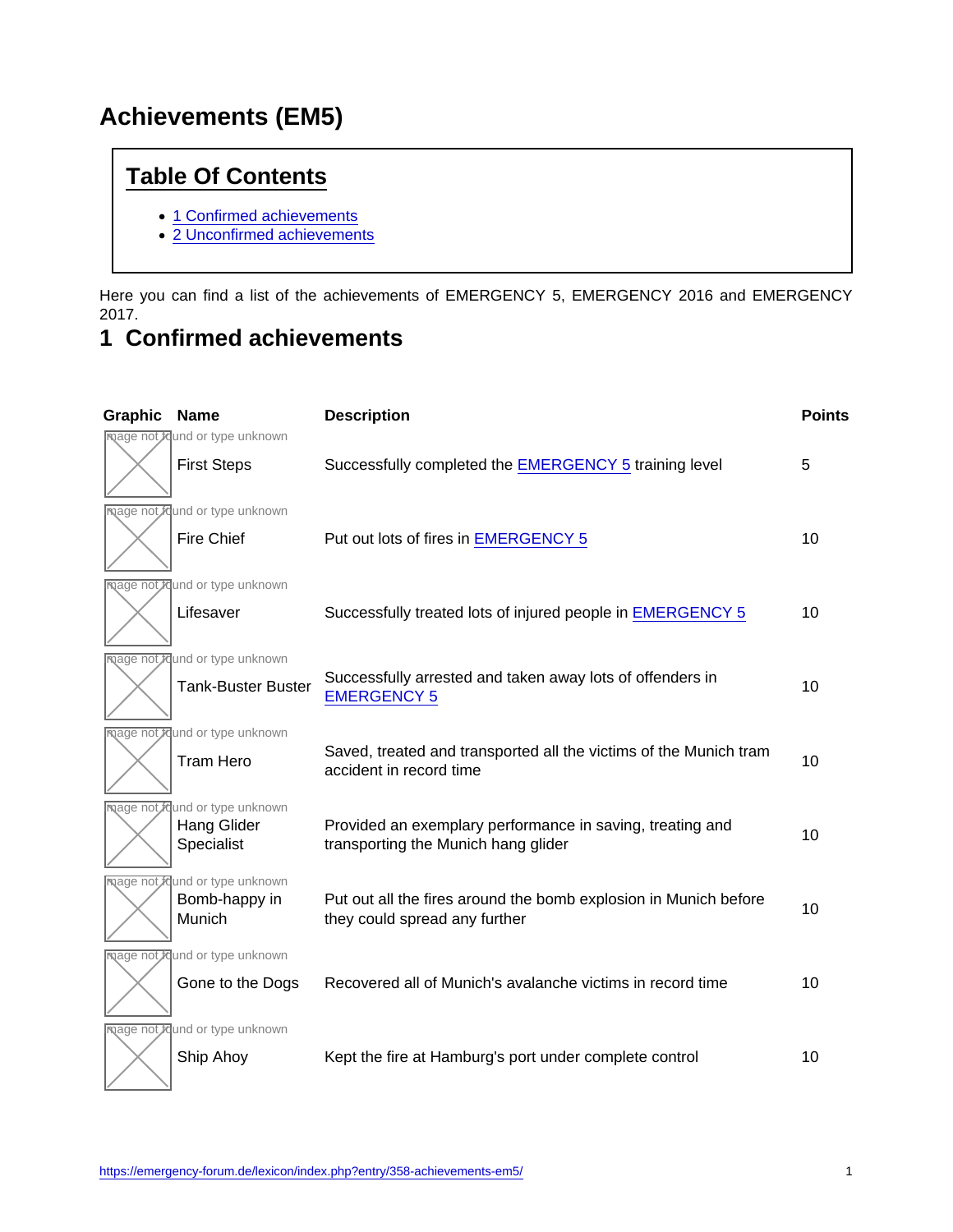| mage not found or type unknown<br>The Not-so-Grim<br>Reeper | Arrested all the offenders on Hamburg's Reeperbahn before any<br>passersby were injured | 10 |
|-------------------------------------------------------------|-----------------------------------------------------------------------------------------|----|
| mage not found or type unknown                              |                                                                                         |    |
|                                                             | Flooded, not Stirred Rescued all of Hamburg's flood victims before they died            | 10 |
| mage not found or type unknown                              |                                                                                         |    |
| Rack and Ruin                                               | Found all the buried people from Hamburg's plane crash without a<br>hitch               | 10 |
| mage not found or type unknown                              |                                                                                         |    |
| Ladies' Man                                                 | Provided much-needed assistance during Berlin's earthquake                              | 10 |
| mage not found or type unknown                              |                                                                                         |    |
| <b>Federal Cross of</b><br>Ermit                            | Saved the lives of both the US President and the German<br>Chancellor                   | 10 |
| mage not found or type unknown                              |                                                                                         |    |
| Silver-plated                                               | Got at least a silver medal in all the main events in EMERGENCY 5                       | 15 |
| mage not found or type unknown                              |                                                                                         |    |
| Gold-plated                                                 | Got a gold medal in all the main events in EMERGENCY 5                                  | 20 |
| mage not found or type unknown                              |                                                                                         |    |
| <b>Sppending Spree</b>                                      | Acquired all the emergency vehicles in the EMERGENCY 5<br>campaign                      | 10 |
| mage not found or type unknown                              |                                                                                         |    |
| Campaign Hero                                               | Played through the EMERGENCY 5 campaign in its entirety                                 | 15 |
| mage not found or type unknown                              |                                                                                         |    |
| Campaigner (1)                                              | Completed the first events of the EMERGENCY 5 campaign                                  | 5  |
| mage not found or type unknown                              |                                                                                         |    |
| Campaigner (2)                                              | 50 events successfully completed in the EMERGENCY 5 campaign 10                         |    |
| mage not found or type unknown                              |                                                                                         |    |
| Campaigner (3)                                              | 250 events successfully completed in the EMERGENCY 5 campaign 15                        |    |
| mage not found or type unknown<br>Campaigner<br>Champion    | 500 events successfully completed in the EMERGENCY 5 campaign 20                        |    |
| mage not found or type unknown                              |                                                                                         |    |
|                                                             | Munich Party Animal All special events at the Munich festival successfully completed    | 4  |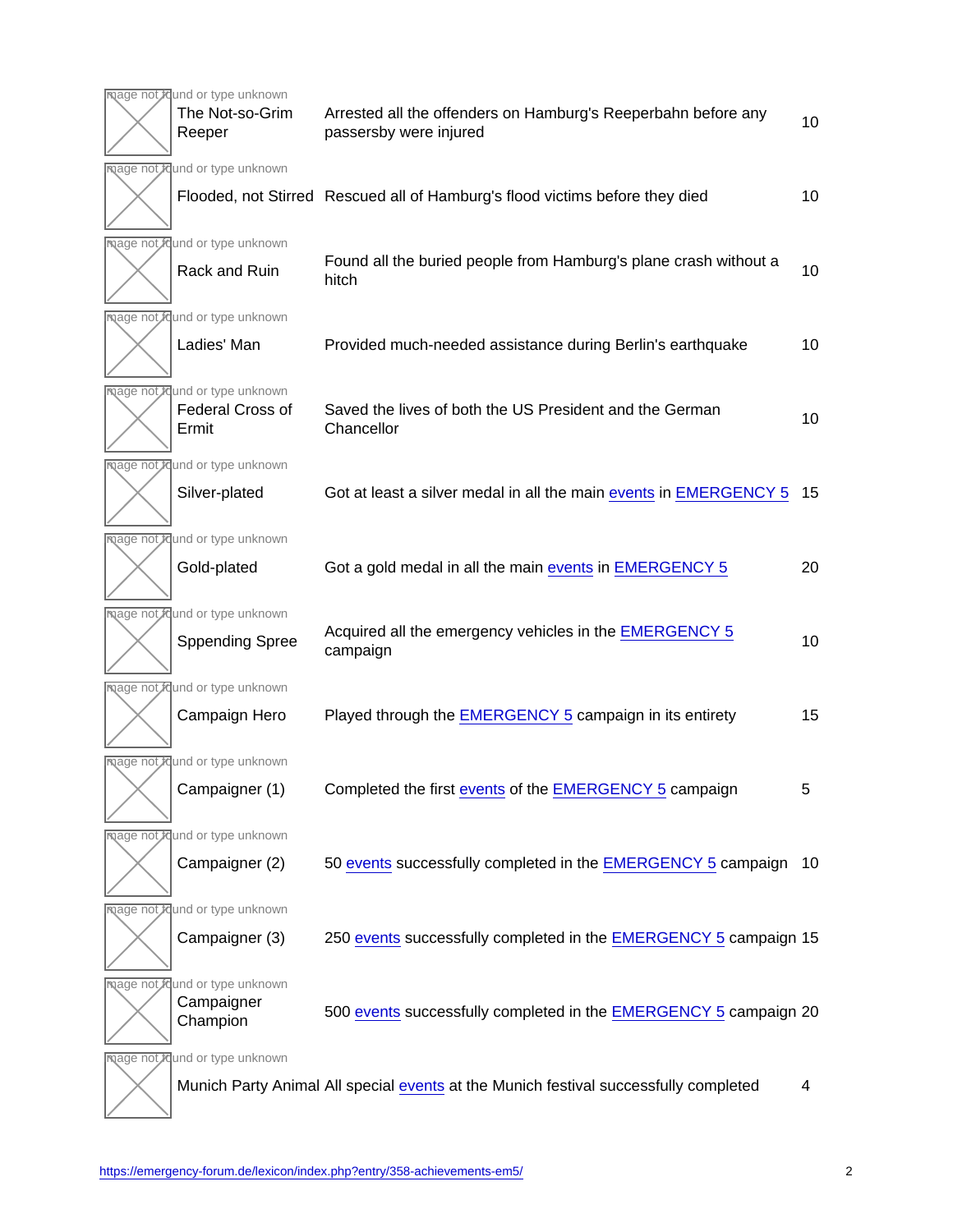| mage not found or type unknown<br>Hamburg Party<br>Animal        | All special events at the Hamburg festival successfully completed                               | 3  |
|------------------------------------------------------------------|-------------------------------------------------------------------------------------------------|----|
| mage not found or type unknown                                   |                                                                                                 |    |
| <b>Berlin Party Animal</b>                                       | All special events at the Berlin festival successfully completed                                | 3  |
| mage not found or type unknown<br>Party Animal King              | All special events at all festivals in EMERGENCY 5 successfully<br>completed                    | 10 |
| mage not found or type unknown<br>Endless Winner (1)             | 10 challenge events completed in a row during a single endless<br>session                       | 10 |
| mage not found or type unknown<br>Endless Winner(2)              | 25 challenge events completed in a row during a single endless<br>session                       | 15 |
| mage not found or type unknown                                   |                                                                                                 |    |
| Endless Winner (3)                                               | 50 challenge events completed in a row during a single endless<br>session                       | 20 |
| mage not found or type unknown                                   |                                                                                                 |    |
| Endless Player (1)                                               | 100 events successfully completed in an endless game of<br><b>EMERGENCY 5</b>                   | 10 |
| mage not found or type unknown                                   |                                                                                                 |    |
| Endless Player(2)                                                | 250 events successfully completed in an endless game of<br><b>EMERGENCY 5</b>                   | 15 |
| mage not found or type unknown                                   |                                                                                                 |    |
| Endless Player(3)                                                | 500 events successfully completed in an endless game of<br><b>EMERGENCY 5</b>                   | 20 |
| mage not found or type unknown<br><b>Challenge Winner</b><br>(1) | 10 events completed in a row in the "Challenge Mode" in Free Play 10                            |    |
| mage not found or type unknown<br><b>Challenge Winner</b><br>(2) | 25 events completed in a row in the "Challenge Mode" in Free Play                               | 15 |
| mage not found or type unknown<br><b>Challenge Winner</b><br>(3) | 50 events completed in a row in the "Challenge Mode" in Free Play                               | 20 |
| mage not found or type unknown<br>Challenge Player (1)           | 100 events completed in a row in the "Challenge Mode" in<br><b>EMERGENCY 5's Free Play mode</b> | 10 |
| mage not found or type unknown                                   |                                                                                                 |    |
| Challenge Player (2)                                             | 250 events completed in a row in the "Challenge Mode" in<br><b>EMERGENCY 5's Free Play mode</b> | 15 |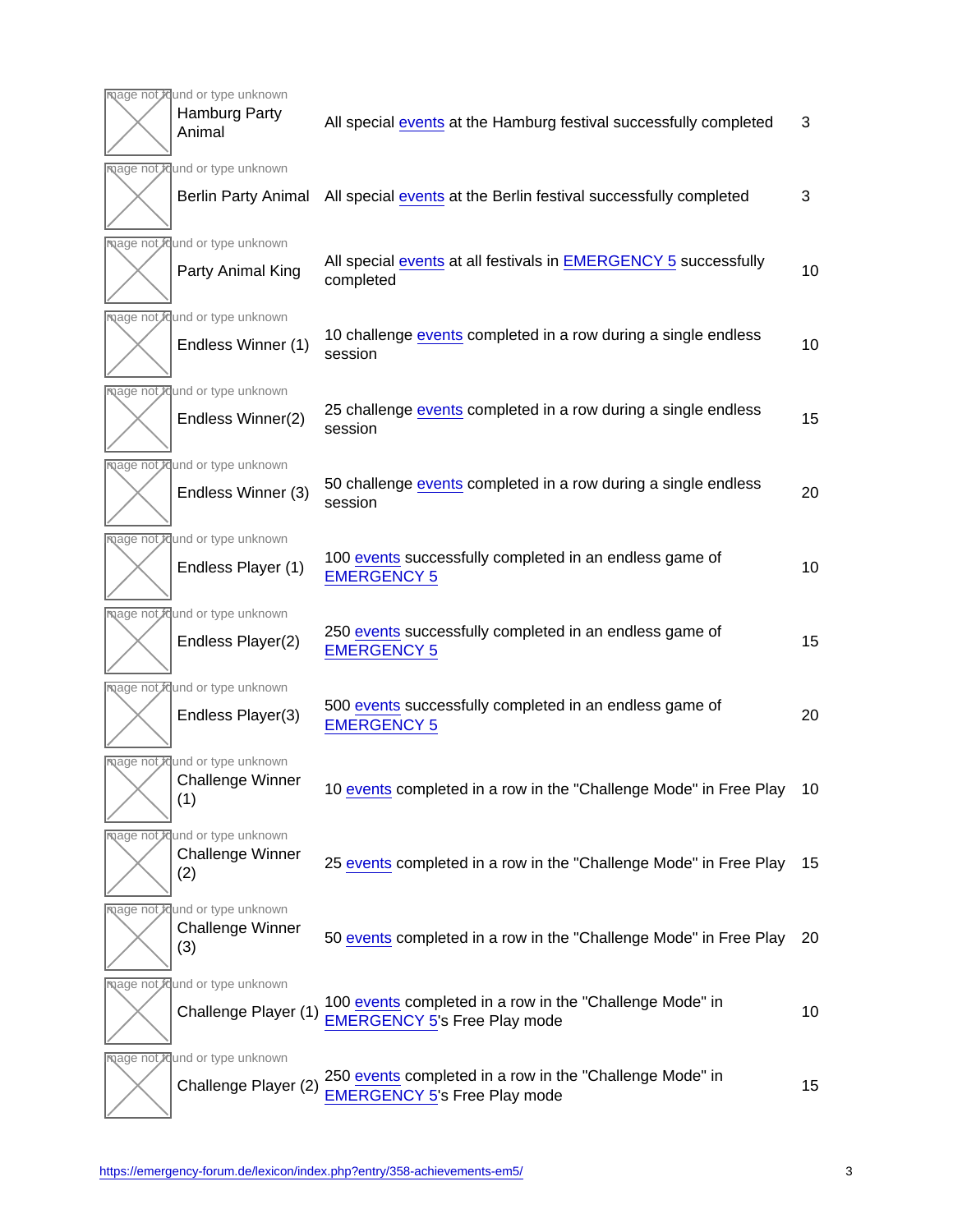| mage not found or type unknown                                     |                                                                                                 |    |
|--------------------------------------------------------------------|-------------------------------------------------------------------------------------------------|----|
| Challenge Player (3)                                               | 500 events completed in a row in the "Challenge Mode" in<br><b>EMERGENCY 5's Free Play mode</b> | 20 |
| mage not found or type unknown<br>Cooperative Player<br>(1)        | 100 events successfully completed in a "Cooperative" Multiplayer<br>Mode                        | 10 |
| mage not found or type unknown<br><b>Cooperative Player</b><br>(2) | 500 events successfully completed in a "Cooperative" Multiplayer<br>Mode                        | 15 |
| mage not found or type unknown<br><b>Cooperative Player</b><br>(3) | 1000 events successfully completed in a "Cooperative" Multiplayer<br>Mode                       | 20 |
| mage not found or type unknown<br><b>Competitive Player</b><br>(1) | 100 events successfully completed in a "Competitive" Multiplayer<br>Mode                        | 10 |
| mage not found or type unknown<br><b>Competitive Player</b><br>(2) | 500 events successfully completed in a "Competitive" Multiplayer<br>Mode                        | 15 |
| mage not found or type unknown<br><b>Competitive Player</b><br>(3) | 1000 events successfully completed in a "Competitive" Multiplayer<br>Mode                       | 20 |

## 2 Unconfirmed achievements

| Graphic | Name                                                             | Description                                                                | Points |
|---------|------------------------------------------------------------------|----------------------------------------------------------------------------|--------|
|         | mage not found or type unknown<br>Win Across the<br><b>Board</b> | Successfully brought all the Berlin Marathon bombers in for<br>questioning | ???    |
|         | mage not found or type unknown                                   |                                                                            |        |
|         | Shining Hero                                                     | Saved as many people as possible from radiation in Berlin                  | ???    |
|         | mage not found or type unknown<br>???                            | ???                                                                        | ???    |
|         | mage not found or type unknown<br>???                            | ???                                                                        | ???    |